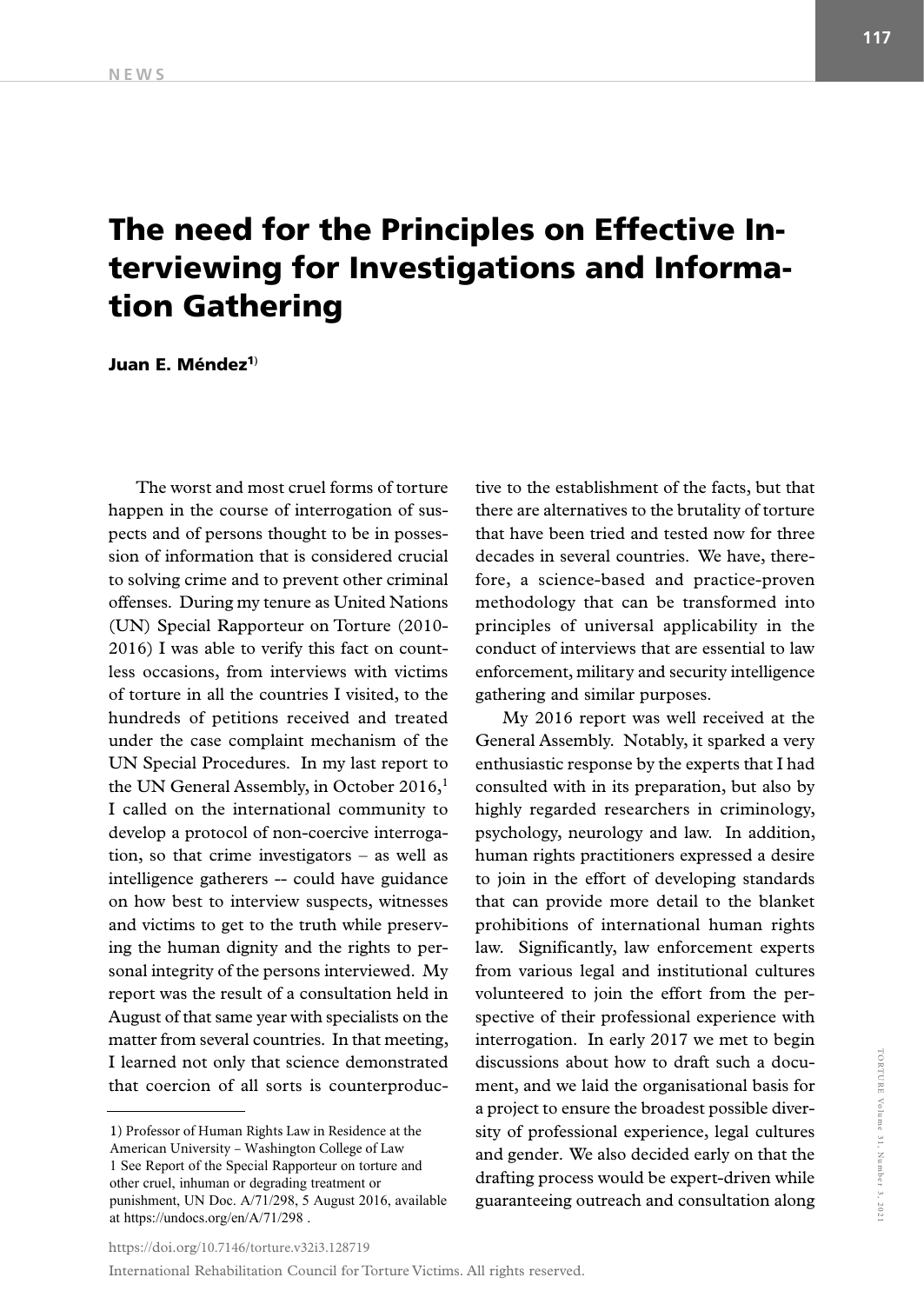the way. We would aim to have a document that could be endorsed eventually by the international community as a tool to generate change in institutional cultures. The result is the document we launched in June 2021, after more than four years of debates, drafting and redrafting, as the Principles on Effective Interviewing in Investigations and Information Gathering.2

That torture happens most frequently in the course of interrogation is an insight that does not reveal much that is new. The framers of the UN Convention Against Torture had it in mind when they mentioned interrogation as one of the several purposes for which torture is used, even though they wisely expanded the definition to include infliction of pain and suffering for various other ends. Torture and all forms of coercion have been absolutely prohibited since the very emergence of the international law of human rights, and as a matter of domestic law it has been banned for centuries in most legal cultures. And yet the prohibition and its absolute nature has not resulted in the abolition in practice of its use. As a matter of international law, the prohibition of torture and of cruel, inhuman and degrading treatment or punishment has risen to the level of *jus cogens*, that is, a peremptory norm from which no departure is available to any country, including non-signatories of the relevant treaties.<sup>3</sup> But even that heightened status

in the hierarchy of norms does not prevent torturers from continuing to use it. International law also makes investigation, prosecution and punishment of torture an affirmative obligation of all States, and mandates them to offer reparations to victims and to adopt measures of non-repetition. Torture is a "crime under international law" that allows the intervention of international criminal tribunals and of the courts of other States when the territorial jurisdiction is unable or unwilling to act. We have a normative framework that provides us with a sophisticated arsenal to fight against torture, and yet humanity has so far been unable to eradicate it despite progress made in so many other areas.

Part of the reason is that popular culture conditions us to believe that, its abhorrent nature notwithstanding, torture "works" in the sense that it is an effective tool to bring out information that is useful to solving and preventing crime. Research in various disciplines shows conclusively that this "conventional wisdom" is fundamentally wrong. But the persistence of a popular sentiment that torture is inevitable and that it is best to live with it is perhaps the most formidable obstacle that prevents progress towards eradication. After 9-11-2001 and the so-called "Global War on Terror," the attitude of some powerful States to the use of torture and the impact of popular culture has led public opinion to a pernicious relativism on what was previously near universal moral condemnation. We know, however, that science and practice – including in the Global War on Terror – demonstrates the

<sup>2</sup> Principles on Effective Interviewing for Investigations and Information Gathering, May 2021. Retrieved from www.interviewingprinciples. com.

See e.g., See Human Rights Committee, General Comment No. 24: Issues Relating to Reservations Made upon Ratification or Accession to the Covenant or the Optional Protocols thereto, or in Relation to Declarations under Article 41 of the Covenant, UN Doc. CCPR/C/21/Rev.1/Add.6, 4 November 1994,

para. 8; Committee against Torture, General Comment No. 2: Implementation of Article 2 by States Parties, UN Doc. CAT/C/GC/2, 24 January 2008, paras. 1 and 3.; *Prosecutor v Furundzija*, ICTY, 2002, Int'l Law Reports 213 (2002)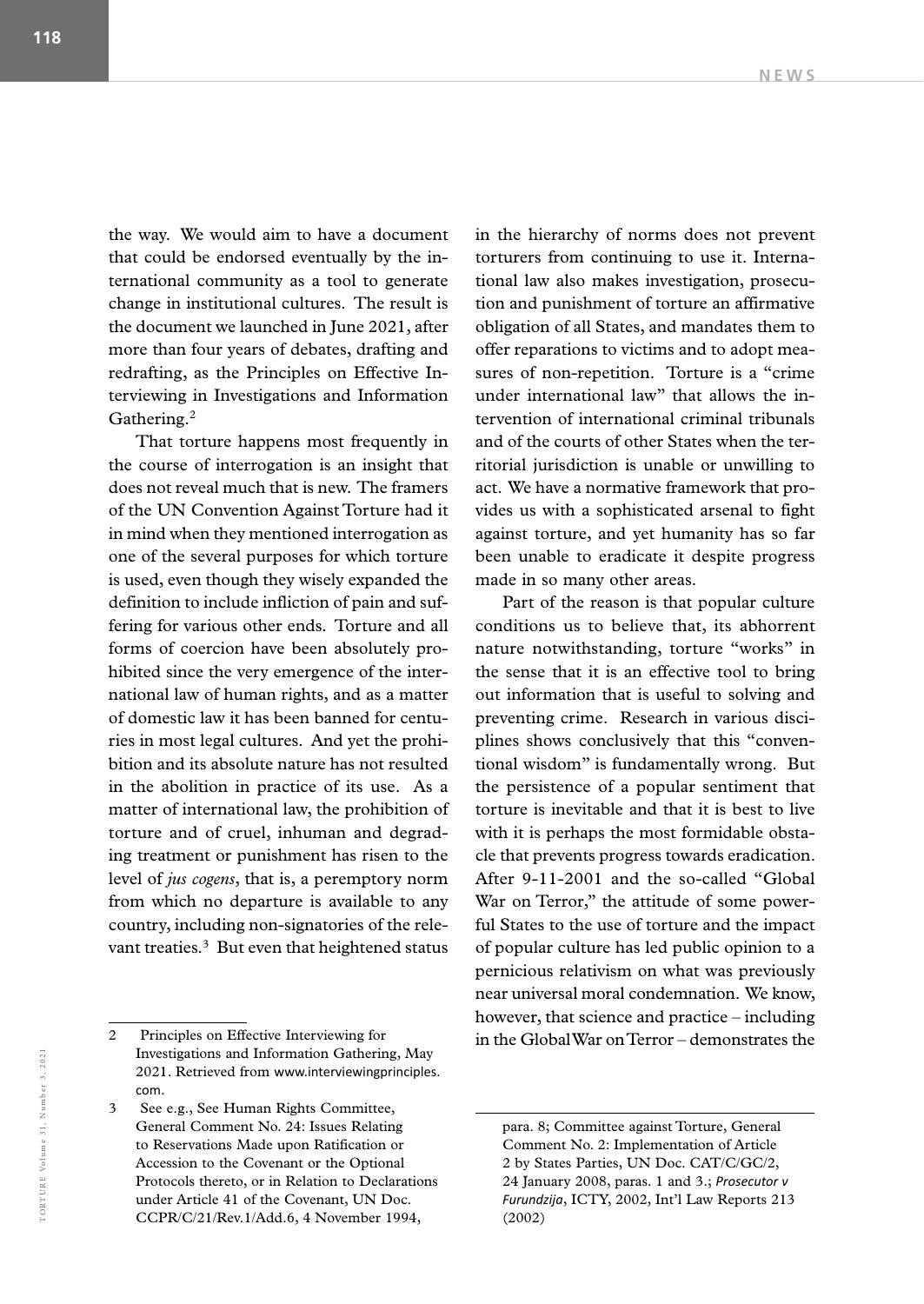falsehood of this claim. In this sense, the Principles provide ample foundation for the proposition that torture does not result in effective fact-finding. The scientific literature cited in the Principles demonstrates that torture and coercion lead to judicial error and to waste of investigative resources; in the long term, it also exacts a heavy price in lack of civic trust in institutions that are essential to democracy and the rule of law.

The Principles are premised on the need to provide alternatives to brutal interrogation tactics. The culture of investigating agencies is one of misunderstood *esprit de corps* and tolerance and even cover-up for actions that breach the law. At the same time, investigators who are pressed for results (not only from their superiors but also from the public when citizens feel threatened by insecurity) can easily fall into shortcuts to solve crime or to obtain information, even if those shortcuts offend our sense of the dignity of all human persons and violate fundamental standards of due process and fair trials. For that reason, it is important to provide realistic alternatives to torture in interrogation. The Principles do just that, in describing the fundamental rules of rapport-based interviewing. The fundamental premise is that the object of the interview is not to obtain a confession but to establish the truth of the facts under investigation. In addition, the interview is conducted in a way that puts in operation the presumption of innocence, not as a rule of decision at trial, but as a living guideline to be observed at all stages of the investigatory process.

The Principles also stress the importance of ensuring the interview incorporates the safeguards against mistreatment that exist in all legal cultures and that are an integral part of due process of law as established in international human rights law. Built into the methodology of interviewing are important procedural guarantees against self-incrimination, about access to legal counsel at appropriate times, access to medical examinations and medical services as required, independent and impartial investigation of breaches of these rules, and so on.

The Principles are not meant to be a training manual for investigative interviewers. Instead, they distill the fundamental tenets that will inform the preparation of such manual in accordance with the institutional and legal cultures in which they are incorporated. They are inspired by the experience of jurisdictions that have successfully incorporated a rapport-based model of interviewing, but they include only the most fundamental and universally valid rules. The Principles are meant to be incorporated into domestic law and practice in every country in the world, with the necessary adaptations that may be required in each case. In that sense, it is hoped that the Principles will fill a void in the architecture of international human rights law applicable to investigations and information gathering, like other non-binding instruments have done in their own fields of application, like the Standard Minimum Rules on the Treatment of Prisoners (since 2015 called the Nelson Mandela Rules) on detailed rules for humane and legally sound prison conditions. Similar examples include the Minnesota Protocol on proper investigation of summary and extrajudicial executions, and the Istanbul Protocol for the detection and documentation of physical and psychological torture.

The Principles are meant especially to guide the practice of interviewing for these purposes, but they will also assist prosecutors, judges and defense counsel in determining what evidence needs to be excluded from the criminal process for having been obtained in violation of the prohibition of torture. Fundamentally, the Principles are directed to